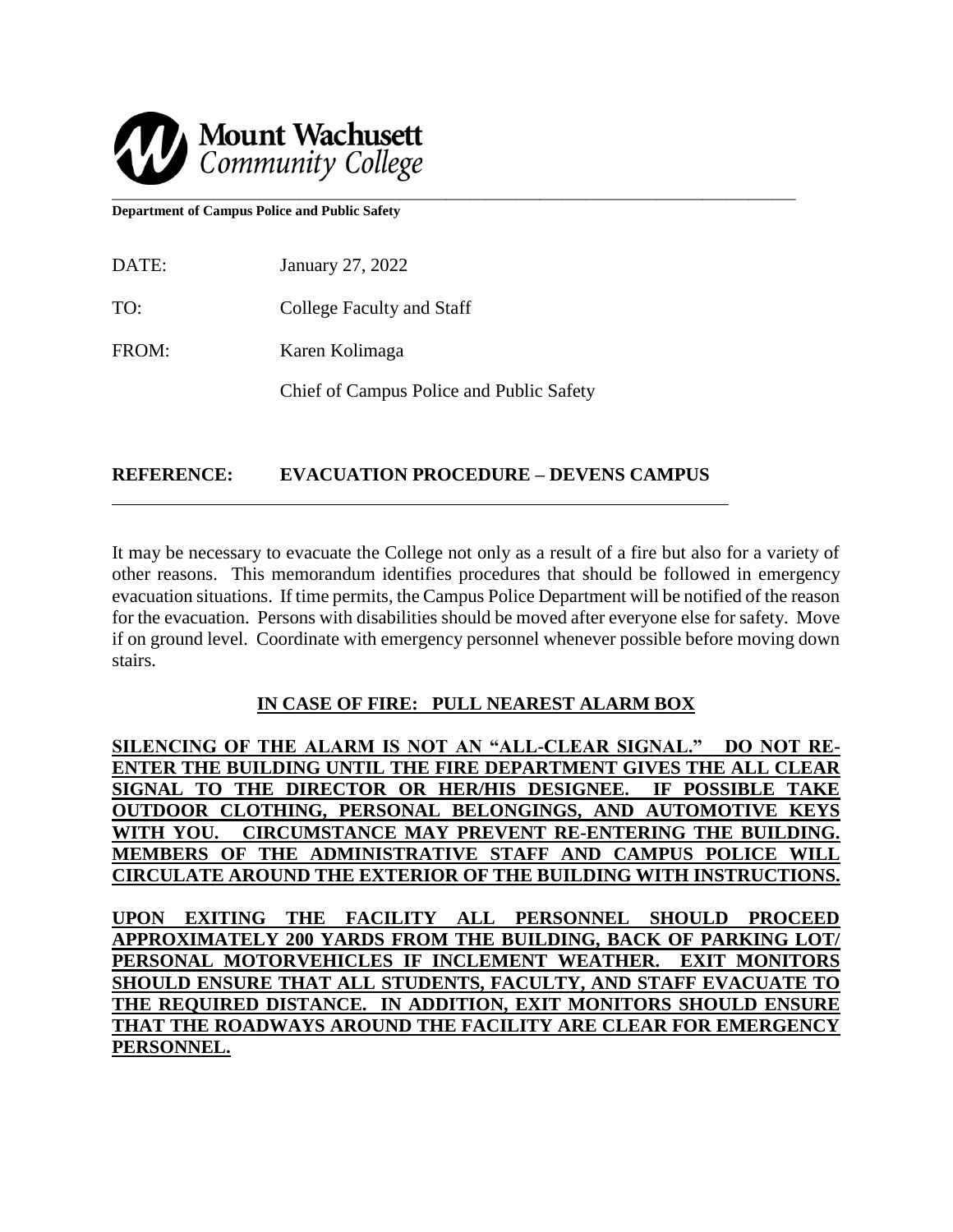## **KNOW THE LOCATION OF EMERGENCY PHONES, FIRE EXTINGUISHERS, AND EMERGENCY PULL BOXES.**

## ALARM

The alarm signal is a unique emission of sound (audible) and light (visual) alert signals placed throughout the College. Fire alarm pull boxes are located in the halls throughout the building.

### EXITING

Each area of the College contains illuminated signs labeled "EXIT." Classrooms are posted with signs indicating the primary and secondary exit routes. The primary exit should be used, except when obstructed or congested. In those circumstances the secondary exit should be used. From all other areas of the college, the nearest exit should be used when available.

### EQUIPMENT

There are fire extinguishers located throughout the College. These extinguishers will normally be operated by trained personnel. NOTE: Fire extinguishers are marked with the proper instructions for use in case of emergency.

#### FLOOR MONITORS

Monitors are assigned to each floor. They are responsible for expediting evacuation of the building and coordinating safety response for persons with disabilities.

Monitors will be re-assigned, when necessary, in both Day and Evening classes by separate Memorandum from the Chief of Campus Police and Public Safety.

Floor monitors will sweep their assigned area, including bathrooms, offices, and classrooms as applicable. **Please review attached documents, regarding evacuation of people with disabilities and emergency notification procedures.**

### FACULTY:

All faculty members are requested to expedite the movement of students from classrooms and laboratories to appropriate fire exits. It shall also be the responsibility of faculty to assist any handicapped students in their classroom into the hall and to remain with them until the evacuation team arrives. Ground level may move out after others.

### **LOCATION OF THE FIRE ALARM PANEL**

The fire alarm panel is located in the front lobby of the building. The Fire department responds to the panel in order to determine the zone/location of the alarm. The alarm could be in another area of the building. For example, once the panel is checked, the Fire Department may respond to the second floor. Prior to re-entry the Campus Director/Designee will confirm with the Fire Department that it is safe to re-enter the building.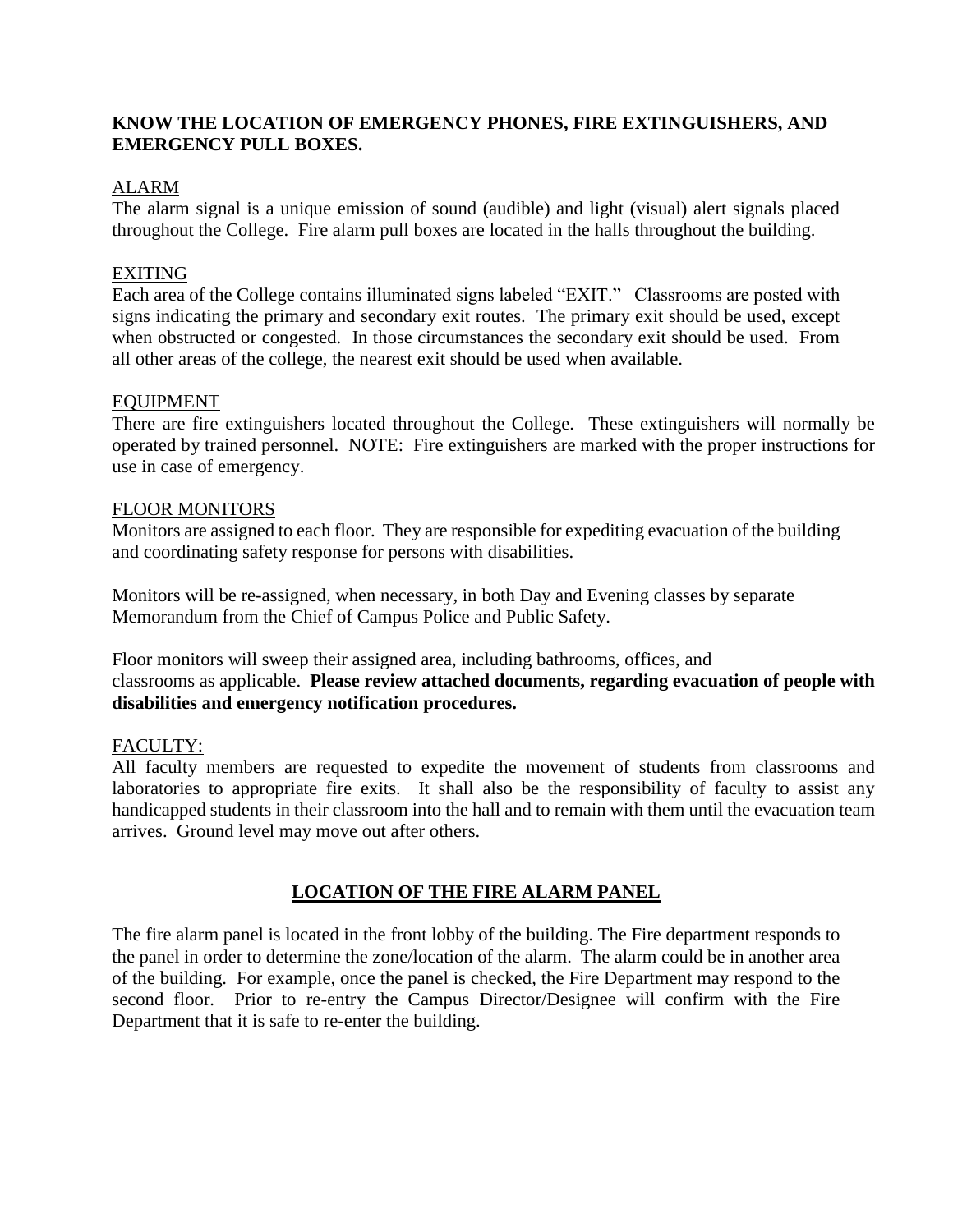# **APPENDIX I**

# **EVACUATION OF PEOPLE WITH DISABILITIES FROM THE MWCC BUILDING COMPLEX**

## **The person with a disability is to be evacuated after all others to prevent injury. DO NOT leave the person with a disability unattended at any time during an emergency.**

## **People who are visually impaired**

- 1) Have the person take your arm. The motion of your body will tell the individual where to walk. Ask the person to use the railing with their free hand while descending the stairs.
- 2) Describe the stairway procedure and the evacuation process to the blind person as you move through it. Remember to use the stairs **after** all others, and move slowly.

## **People who have crutches**

- 1) Have the person use both crutches as a single crutch and the railing with his/her free hand.
- 2) Move up or down the stairs, **slowly.**
- 3) If the person appears to be unsteady while moving down the stairs, hold his/her belt or clothing from behind.

## **People using wheelchairs**

- 1) One to two volunteers will remain with this person at the time of emergency, one to stay with him/her at all times, the other to be able to go for help if necessary. Move out of the classroom into the hallway, **after everyone** else, and close the classroom door (do not lock the door). May move out if on ground level.
- 2) If there is **no smoke or fire** in your area, remain at this position with the assistants. A member of the evacuation team will arrive in your area to assist you. If there **is** fire or smoke in your area, move **to another area if you cannot safely exit,** closing doors behind you, **Call 911 for assistance.**
- 3) DO NOT use or move to the elevator area without permission from the Fire Department. Once the Fire Department has arrived, the firefighters and **only the firefighters** will decide whether the elevator is safe for use.
- 4) If the elevator is safe for use, the **Evacuation Team** will coordinate with the **Fire Department** to assist the person into the elevator and out of the building.
	- $\triangleright$  DO NOT evacuate anyone in a wheelchair from this building via the stairs unless you have been thoroughly trained to do so, and you have both the Fire Department and two strong helpers at the person's feet.
	- $\triangleright$  If the person with a disability feels unsafe in your hands DO NOT FORCE him/her to evacuate the building by the stairs- move to another section of the building and seek help.
	- $\triangleright$  DO NOT remove anyone from a wheelchair to evacuate the building.